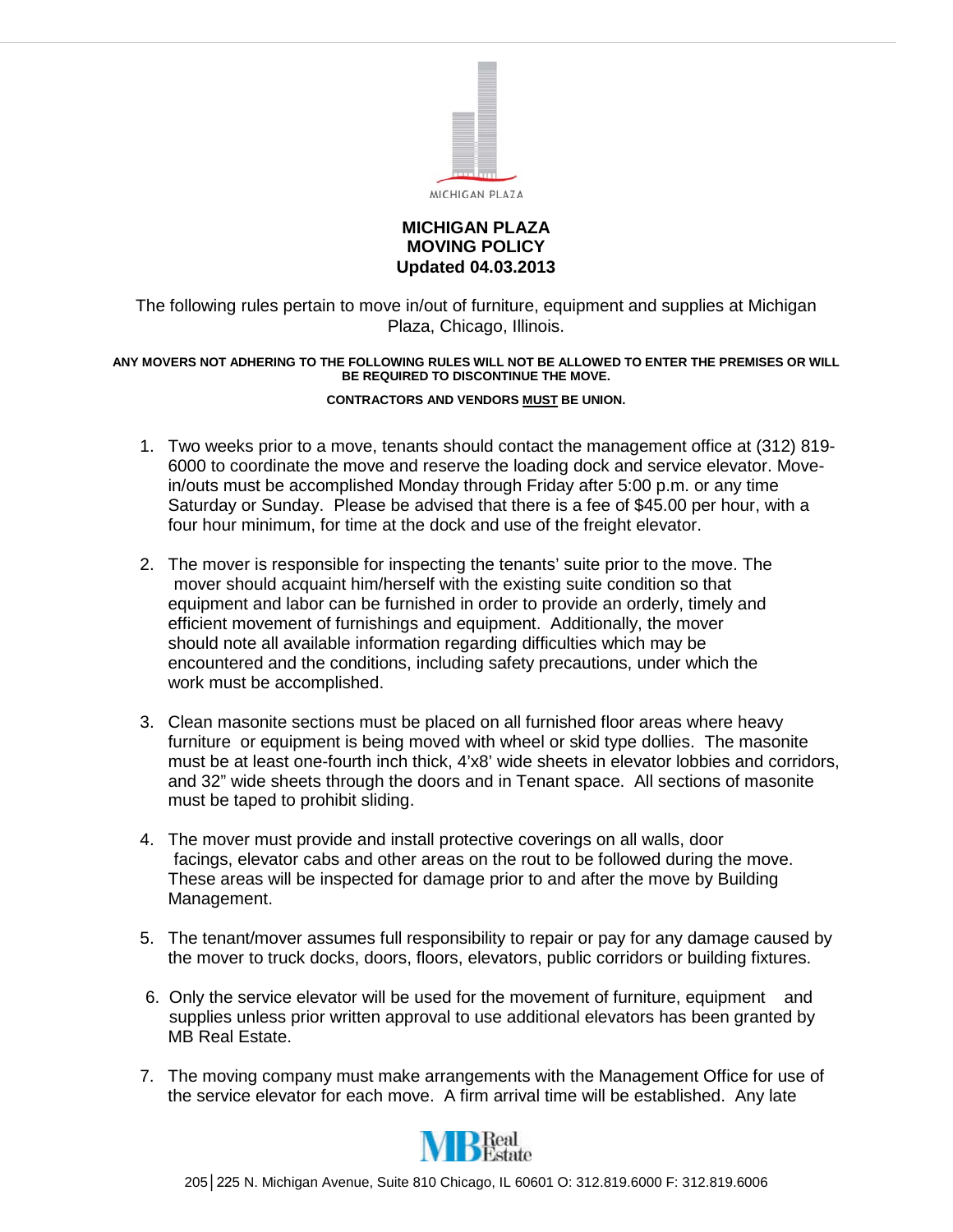

arrival from the movers scheduled arrival time will result in a charge to the moving company of \$50.00 per hour of waiting time.

- 8. Moving company employees should be bonded and uniformly attired identifying the moving company name. These are required to aid in maintenance of premises' security.
- 9. The moving company will be required to remove all boxes, trash etc., when leaving the building. Any materials left behind will be disposed of and charges for this disposal will be sent to the moving company.
- 10. The moving company must carry insurance at its expense. For insurance requirements, please refer to the document below.

# **Freight Elevators**

The dock is open from 7:00am-5:00pm Monday-Friday. Please schedule freight elevator service if you need access over the one (1) hour time limit, if you need access after the dock is closed or before the dock is open at 312.819.6000. For usage between floors, the freight elevators are to be shared with everyone else. Please do not hold open the freight car doors. If you need to schedule an extended move job between floors please call 312.819.6000.

Each building has two freight elevator cars which run on operator-less control and are 5' 10" long, 7' 1" wide, 9' 1" tall (in front portion of the cab) and 12' tall in the back portion of the cab. At no time shall the elevator capacity of 4,000 lbs be exceeded.

## **Dock Information**

The 205/225 N. Michigan Ave. loading dock is open Monday-Friday, 7am - 5pm. Any vehicle left on the dock after the one-hour time limit is required to park off-site or the vehicle will be towed. Central Parking is available one-half block east of the dock on Lower East South Water Street. There is no staging allowed on the dock. Any deliveries requiring additional time must be scheduled after hours. Any damage to the freight elevators will be billed back to the tenant or company responsible for the delivery. 205/225 North Michigan Avenue is a union building. All persons entering the building performing work must be in a union and work for a company holding a certificate of insurance on file with the Office of the Building.

- Directions to the Loading Dock: Please call 312-819-6000
- Directions to Central Parking Systems: Please call 312-819-5064

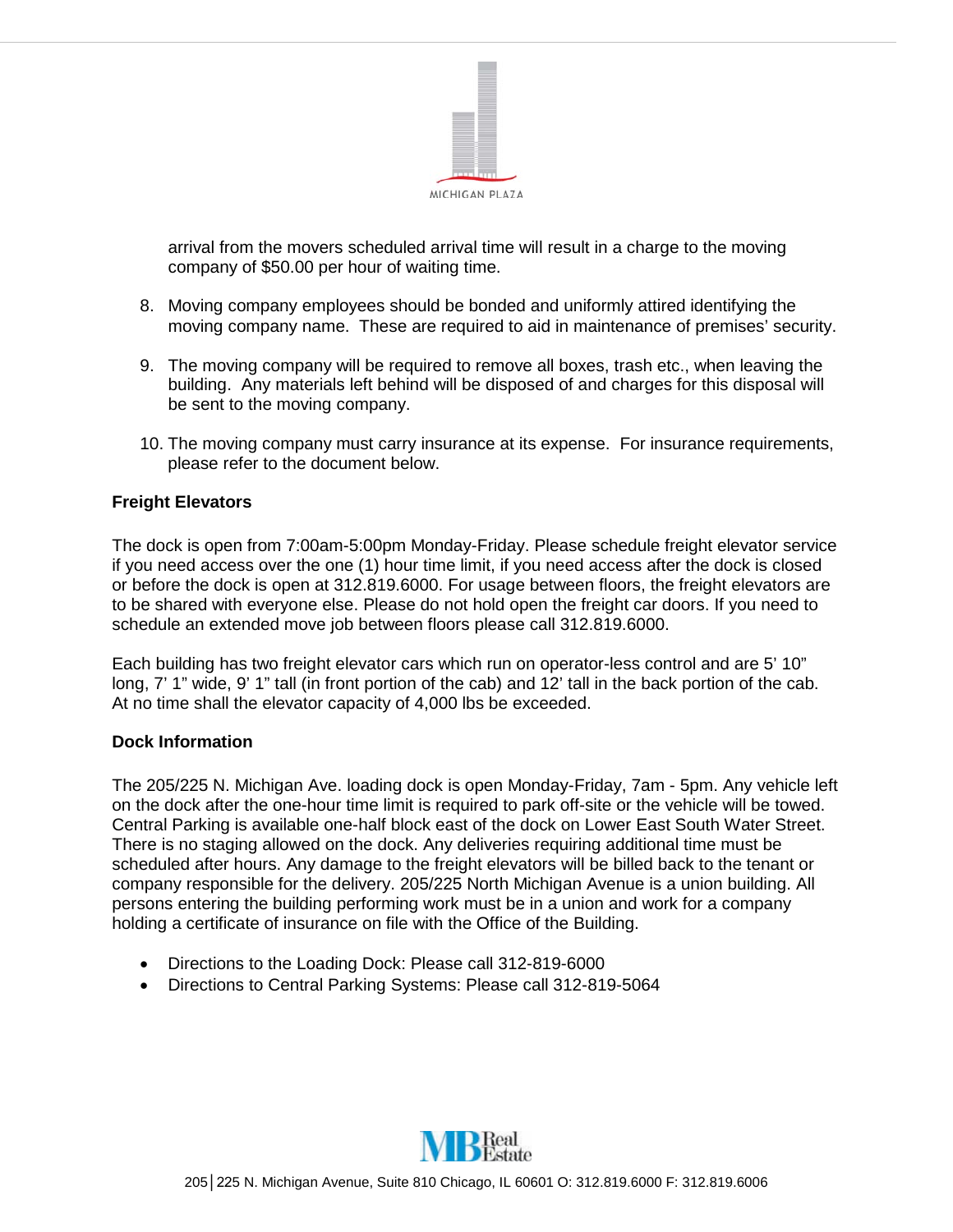

# **CAUTION: LOW CLEARANCE OF 12 ½' WHEN ENTERING THE DOCK AREA**

The following are measurements of the depth of the bays from the edge of the dock platform to the street and from the top of the asphalt to the bottom of the ceiling:

Bay  $1 - 11 \frac{1}{4}$  long, 11  $\frac{1}{4}$  high Bay 2 – 11 ½' long, 11 ½' high Bay 3 – 11 ½' long, 11 ½' high Bay 4 – 11 ½' long, 11 ½' high Bay  $5 - 12 \frac{1}{4}$  long, 12  $\frac{1}{4}$  high Bay 6 – 12 ½' long, 12 ½' high Bay 7 – 12 ½' long, 12 ½' high Bay  $8 - 12 \frac{1}{2}$  long, 12  $\frac{1}{2}$  high Bay  $9 - 11 \frac{1}{2}$  long, 12  $\frac{1}{2}$  high Philips Towing 1168 N. Halsted St. Chicago, IL 60622 Phone 312-337-8330

**MB Real Estate Services, Inc. recommended Moving Companies in the Chicago area:**

## **Anderson Bros., Storage & Moving**

3141 N. Sheffield Avenue Chicago, IL 773.935.0013

## **Joyce Brothers Storage & Van**

1915 Janice Avenue Melrose Park, IL 708.681.1700

#### **Pickens-Kane**

410 N. Milwaukee Avenue #3 Chicago, IL 312.942.0330

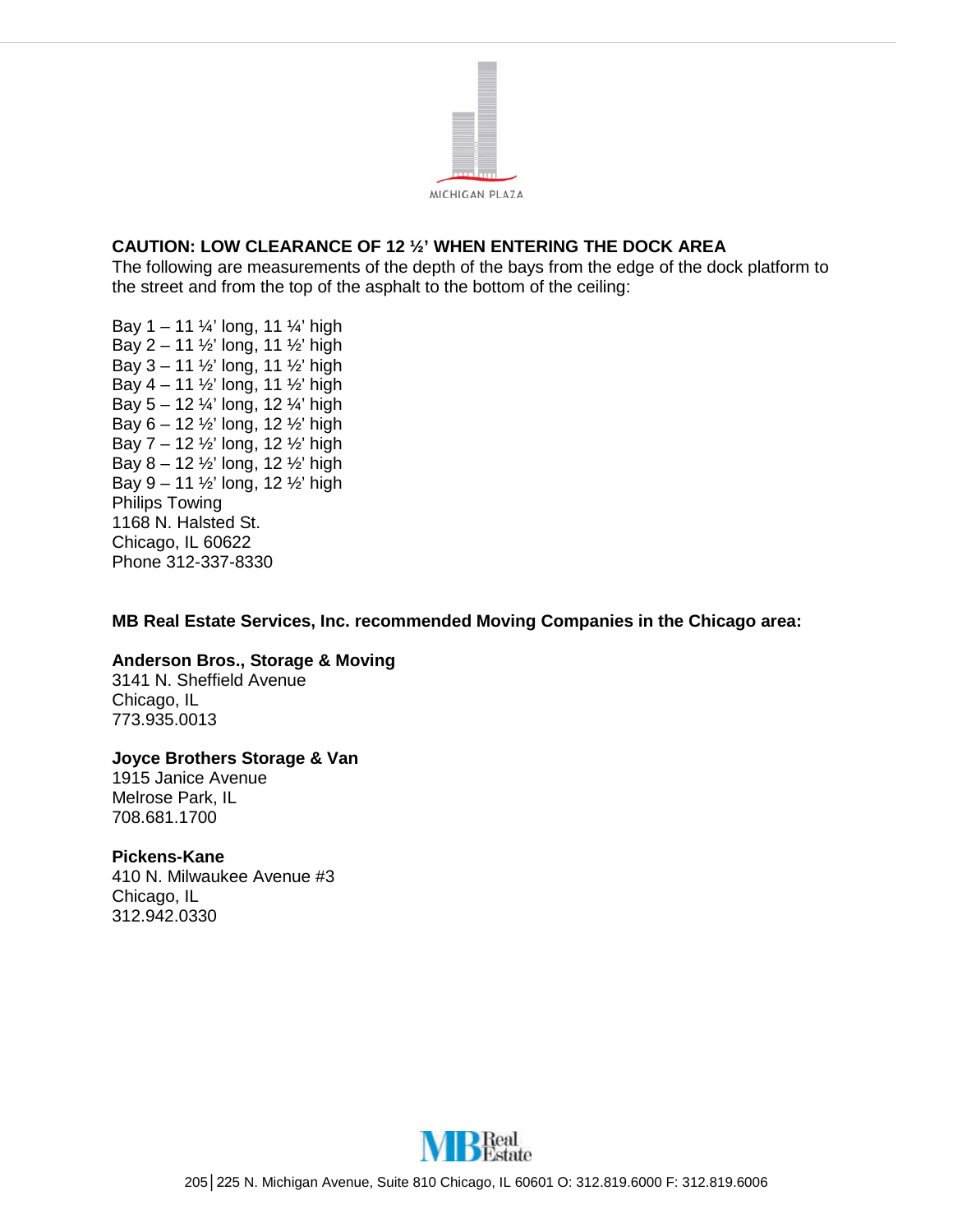

#### **REQUIREMENTS FOR LIABILITY INSURANCE AT MICHIGAN PLAZA** Updated April 3, 2013

Contractors and vendors are required, at their own expense, to provide the management office with a correctly worded certificate of liability insurance. **CONTRACTORS AND VENDORS MUST BE UNION.**

- (I) Comprehensive general liability insurance against claims for property damage, personal injury, bodily injury and death occurring upon, in or about the premises. Liability insurance may be carried under one or more umbrella policies, aggregating the minimum combined single limit described and shall (a) be on the occurrence form with a combined single limit of not less than \$5,000,000 and (b) cover the following hazards:
	- (a) Premises and operations
	- (b) Products and completed operations on an "if any basis"<br>(c) Independent contractors
	- Independent contractors
	- (d) Blanket contractual liability
	- (e) Contractual liability

.

- (f) Automobile liability: owned, non-owned and hired
- (II) Workers compensation, subject to the statutory limits of the state in which the services are to be rendered. Employers' liability insurance with a minimum of \$1,000,000 per accident per employee and \$1,000,000 per disease per employee. Also \$1,000,000 disease aggregate with respect to any work or operations upon, in or about the building and in connection with the building.
- (III) The insurance provider is required to give a (30) thirty-day written notice to The Office of the Building in the event of policy cancellation or change.
- (IV) The insurance coverage shall be issued by an insurance company acceptable to building management, owners and lenders and have a general policy rating of (A) or better and a financial class of (VI) or better by A.M. Best Company, Inc.
- (V) Service Contractor waives any and all rights of subrogation against the parties identified below as additional insureds.
- (VI) Please list the following additional insured on the certificate:
- **Owners:** Michigan Plaza LLC, and Aegis Asset Management LLC including all subsidiaries, respective partners, ventures, agents, representatives, servants, officers, directors, shareholders, employees, successors and assigns of such beneficiaries.
- **Lenders:** Morgan Stanley Capital, Inc., its successors and/or assigns and CTMP III MS Finance Sub, LLC.